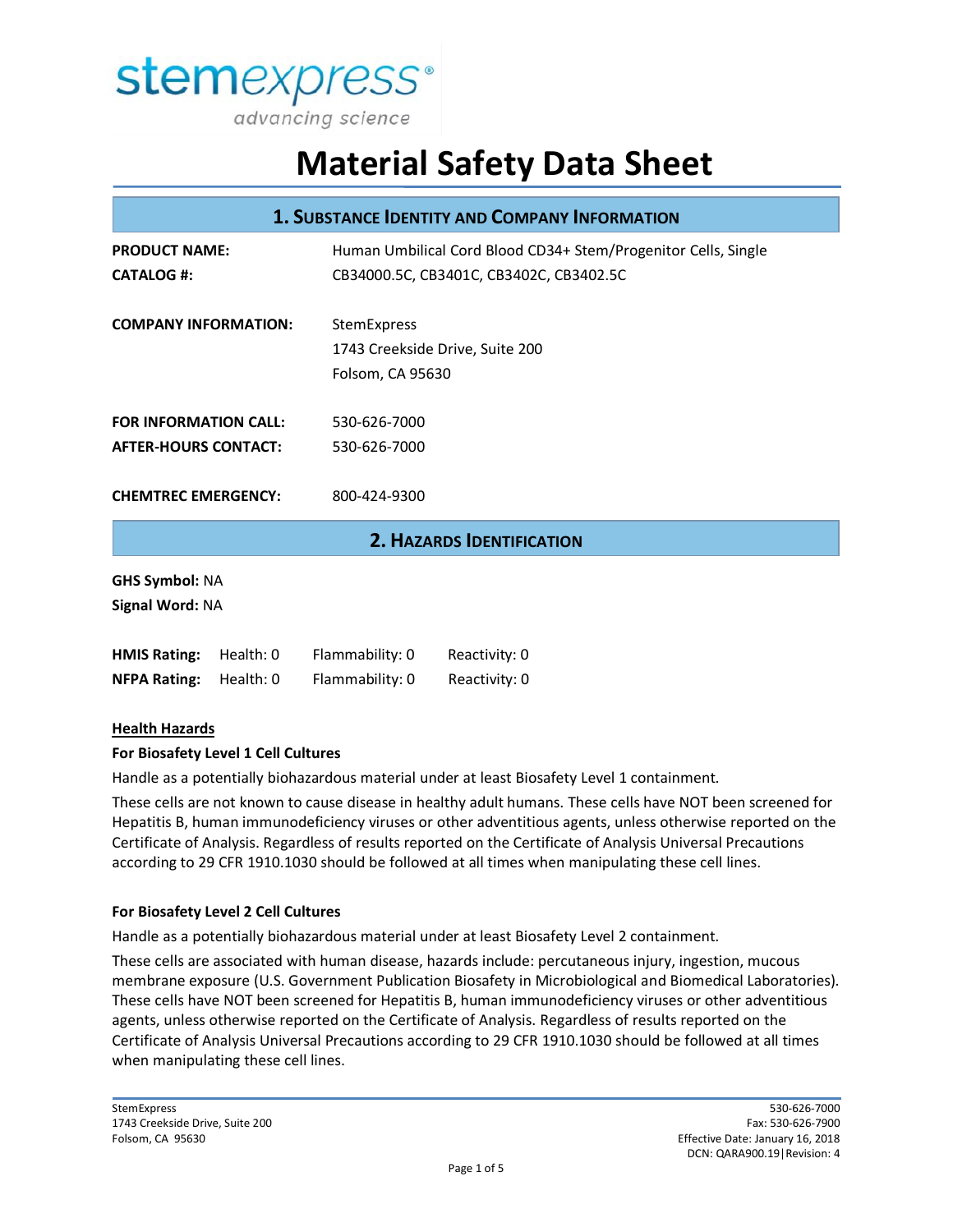

advancing science

# **Material Safety Data Sheet**

#### **Route of Exposure**

**Eye Contact:** Data not available **Skin Contact:** Data not available **Skin Absorption:** Data not available **Inhalation:** Data not available **Ingestion:** Data not available **Parenteral Exposure:** Data not available

### **3. COMPOSITION/INFORMATION ON INGREDIENTS**

#### **Various Animal Cell Cultures at Biosafety Level 1 or 2**

Frozen cells are shipped in liquid cell culture medium, a mixture of components that may include, but is not limited to: inorganic salts, vitamins, amino acids, carbohydrates and other nutrients dissolved in water. Frozen cultures contain a 10% solution of dimethyl sulfoxide (10% DMSO) as a cryoprotectant.

This substance contains no ingredients at concentrations to be considered hazardous as defined by OSHA 29CFR 1910.1200 however this product should be handled according to good lab practices, with proper personal protective equipment, proper engineering controls and within the parameters of the purchaser's chemical hygiene plan.

# **4. FIRST AID MEASURES**

#### **Report to your Safety Office and Seek Medical Attention as Soon as Possible**

**Ingestion**: If person is unconscious seek emergency medical attention; never give anything by mouth to an unconscious person. If the person is conscious wash mouth out with copious amounts of water and call a physician. Do not induce vomiting unless directed to do so by a physician.

**Inhalation**: If person is unconscious seek emergency medical attention, if person is conscious remove to fresh air and call a physician.

**Dermal Exposure:** Immediately wash skin with copious amounts of water followed by washing with soap and copious amounts of water. Remove all contaminated clothing.

**Eye Exposures:** Flush eyes with copious amounts of water for at least 15 minutes with eyelids separated and call a physician.

**Puncture Wound:** Wash thoroughly with soap and water. Allow to bleed freely. Call a physician.

**Notes to Physician**: Treat symptomatically and supportively.

# **5. FIRE FIGHTING MEASURES**

**General:** Wear self-contained breathing apparatus in pressure demand, MSHA/NIOSH approved. During a fire, irritating and toxic gases may be generated by thermal decomposition.

**Extinguishing Media:** Water spray, carbon dioxide, dry chemical powder, Halon (where regulations permit), or appropriate foam.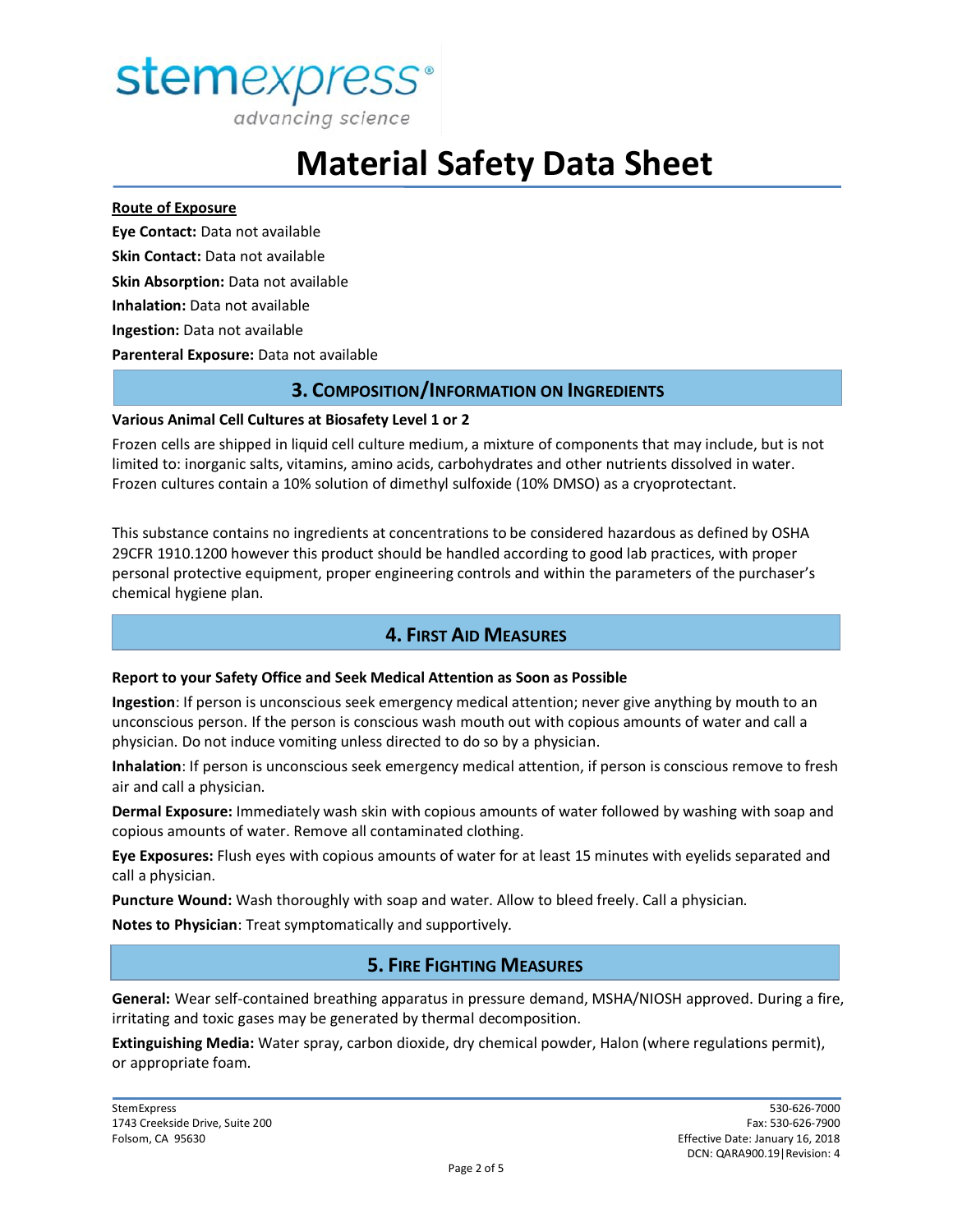

**Autoignition Temperature:** N/A **Explosion Limits:** N/A **Flash Point:** Data not available

## **6. ACCIDENTAL RELEASE MEASURES**

**Use Personal Protective Equipment:** Including chemical splash goggles, chemical resistant gloves, and appropriate clothing to prevent skin exposure. In addition, a respiratory protection program that complies with OSHA 29 CFR 1910.134 and ANSI Z88.2 requirements or European Standard EN 149 must be followed whenever workplace conditions warrant respirator use.

#### **Methods for Cleaning Up**

**Patient/Victim:** Wash with soap and water. Work clothes should be laundered separately. Launder contaminated clothing before re-use. Do not take clothing home.

**Equipment/Environment:** Allow aerosols to settle; wearing protective clothing, gently cover spill with paper towel and apply 1% sodium hypochlorite, starting at perimeter and working towards the center; allow sufficient contact time before clean-up (30 min).

**Note: The use of additional PPE may be necessary for cleaning solutions.**

#### **7. HANDLING AND STORAGE**

Handle and store according to instructions on product information sheet and label.

**Special Requirements:** Follow established laboratory procedures when handling material.

#### **8. EXPOSURE CONTROLS AND PERSONAL PROTECTION**

**Engineering Controls:** The use and storage of this material requires user to maintain and make available appropriate eyewash and safety shower facilities. Use fume hood or other appropriate ventilation method to keep airborne concentrations a low as possible.

**Personal Protective Equipment:** Including safety glasses or goggles, chemical resistant gloves, and appropriate clothing to prevent skin exposure. In addition, a respiratory protection program that complies with OSHA 29 CFR 1910.134 and ANSI Z88.2 requirements or European Standard EN 149 must be followed whenever workplace conditions warrant respirator use.

**Exposure Limits:** No exposure limits for this material have been established by ACGIH, NIOSH, or OSHA. There are no Vacated OSHA PEL for this material.

#### **9. PHYSICAL AND CHEMICAL PROPERTIES**

#### **Physical State:** Frozen or freeze dried

No Information is available for PH, Vapor Pressure, Vapor Density, Evaporation Rate, Viscosity, Boiling Point, Freezing/Melting Point, Odor Threshold, Decomposition Temperature, Solubility, Specific Gravity/Density, or Molecular Weight.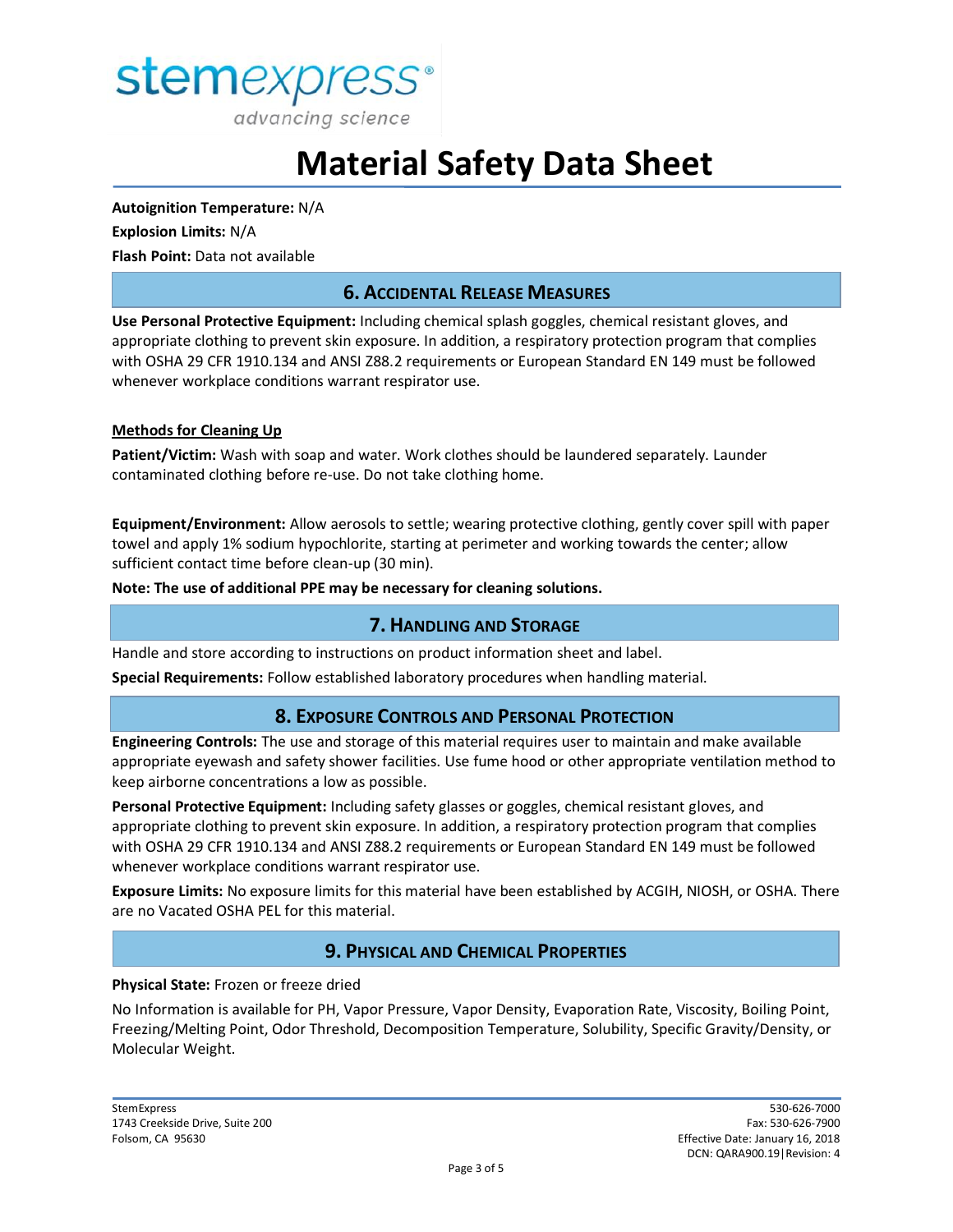

## **10. STABILITY AND REACTIVITY**

**Chemical Stability:** Stable **Conditions to Avoid:** No information available **Incompatibility:** No information available **Hazardous Decomposition/By-Products:** No information available **Hazardous Polymerization:** Will not occur

## **11. TOXICOLOGICAL INFORMATION**

**Toxicity Data:** Data not available

**Effects of Short Term Exposure:** Data not available

**Effects of Long Term or Repeated Exposure:** Data not available

**Sensitization of Product:** Data not available

**Chronic Exposure–Teratogen:** Data not available

**Chronic Exposure–Mutagen:** Data not available

**Chronic Exposure–Reproductive Hazard:** Data not available

No Information was found in relation to: RTECS, LD50/LC50, Carcinogenicity, Epidemiology, Teratogenicity, Reproductive effects, Mutagenicity, or Neurotoxicology.

**Note: The toxicological properties of this substance have not been fully investigated.**

## **12. ECOLOGICAL INFORMATION**

No ecological information available.

## **13. DISPOSAL CONSIDERATIONS**

**Waste Disposal Method:** Hazardous waste generators are required to determine if a discarded chemical is classified as a hazardous waste according to 40 CFR Part 261.3. In addition waste generators must consult about and comply with all state and local regulations to ensure compliance.

## **14. TRANSPORT INFORMATION**

**Land Transport (ADR/RID):** Not a dangerous good in sense of this transport regulation.

**Inland Water Ways Transport (ADN):** Not a dangerous good in sense of this transport regulation. Sea Transport (IMDG): Not a dangerous good in sense of this transport regulation.

**Air Transport (ICAQ-TP / IATA-DGR):** Not a dangerous good in sense of this transport regulation DOT Classification: Not a DOT controlled material (United States)